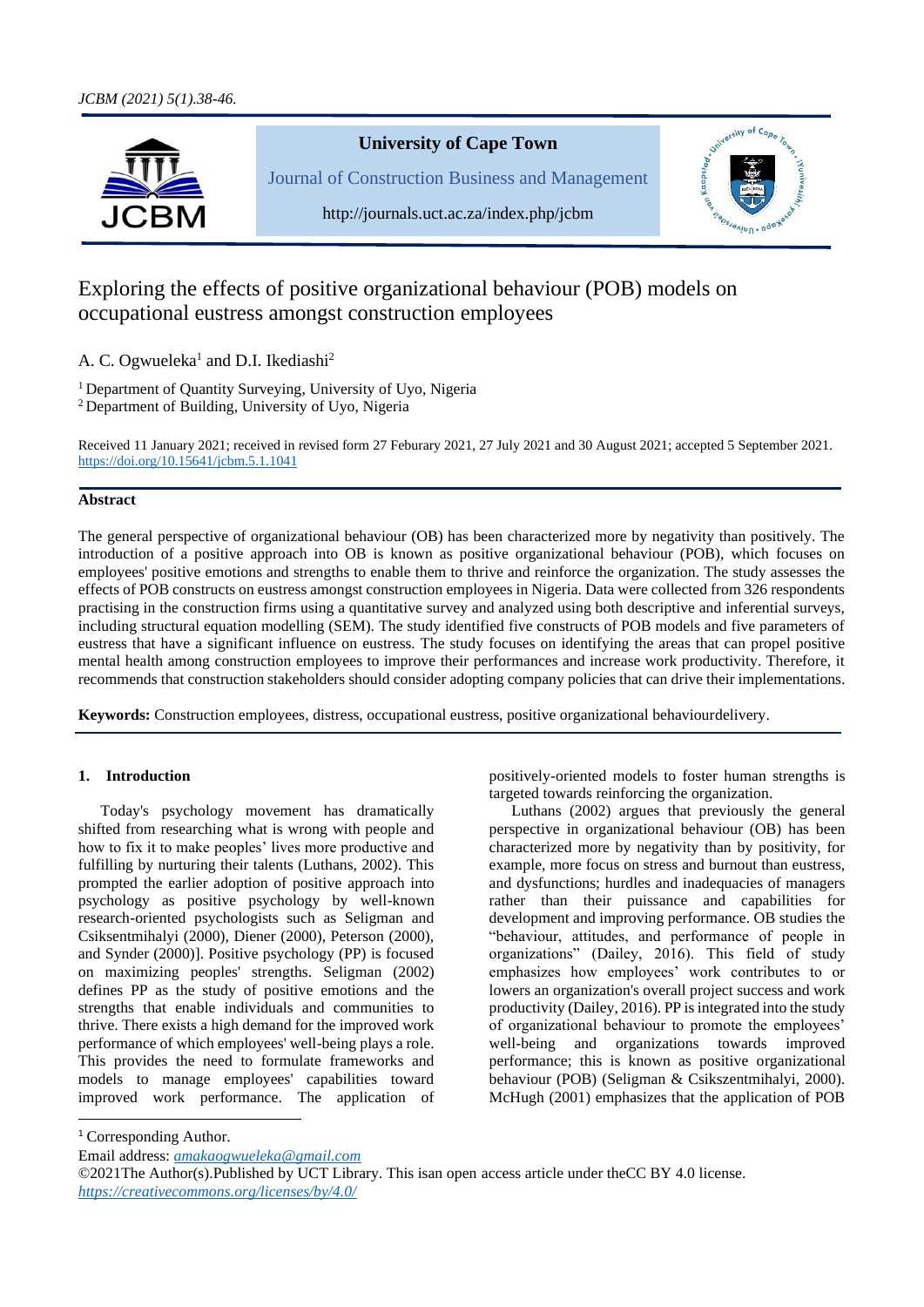increases the employees' commitment at work and thereby decreases the risk of losing talented ones.

Likewise, stress management has been studied extensively, but the majority of research works focus on negativity. Previous studies on stress management have identified strategies of coping with stress (Chinyio et al., 2018); factors affecting stress and stressors (Ng et al., 2005; Leung et al., 2012); and managing occupational stress amongst construction professionals (CIOB, 2006; Leung et al., 2010). Several written works show that work stress is rooted in psychology(Ng et al., 2005; Leung et al., 2010). This paper will not consider recapturing them but rather focus on assessing the effects of psychology capabilities adopted for this study as POB models on positive stress at the workplace. Stress is an inevitable element of human life, but the changing trends in stress management research have advocated a focus on positivity. A positive state of stress is known as eustress, while the negative aspect denotes distress (Matejek, 2019). This study focuses on the positive aspect of stress, which is eustress. It is important to note that the focus on positivity is based on the recent shift in stress management. The question is, why do we dwell on negativity while positivity can promote better work balance and well-being of employees? Jones (2016) defines eustress as a "positive reaction to stress that generates within us a desire to achieve and overcome a challenge" (Jones, 2016). This produces positive feelings amongst workers, resulting in increased performance and a general sense of well-being and contentment.

The ability to manage the stress associated with work conditions is influenced by cognitive and behavioural efforts that an individual exerts on it (Chinyio et al., 2018). When stressful conditions at work are not adequately managed, it influences the interpersonal relationships amongst project team members and organizational relationships, which will affect work performance (Leung et al., 2003). The study aims at assessing the effects of POB models on occupational eustress amongst construction employees in Nigeria. The adoption of POB models is still in its infancy, although studies have advocated that employees' positive responses will contribute to a higher level of eustress (Tavakoli, 2010).

# **2. Literature review**

#### *2.1 The POB models*

The recent positive emphasis in organizational behaviour focuses on building human strength by promoting their state-like characteristics within an organization. This allows the psychological resource capabilities to be measurable and open to evolution, resulting in improved performance. Luthans (2002) proposed five psychological constructs for POB models, which are self-efficacy (confidence), hope, optimism, subjective well-being (happiness), and emotional intelligence. Whereas four positive constructs known as psychological capital or PsyCap were recommended by Luthans and Youssef (2007) for assessing the positive psychological state in human capital, these are hope, resilience, optimism, and self-efficacy. These positive psychological constructs are explained as follows:

# *2.1.1 Self-efficacy*

Bandura (2012) defines self-efficacy as "peoples' judgments of their capabilities to organize and execute courses of action required to attain designated types of performance". Luthans (2002) also describes self-efficacy as confidence; this can further be explained as believing in one self's ability to control a person's attitudes towards the social environment. Previous studies have shown that self-efficacy positively correlates with goal aspirations/attainment, job satisfaction, and performance (Bandura, 2000; Judges et al., 2001; Harter et al., 2002). Four sources of self-efficacy are identified as past performance, vicarious experience, verbal persuasions, and emotional clues (Lunenberg, 2011). The study adopts the ten measures of self-efficacy identified by Schwarzer and Jerusalem (1995) for data collection.

### *2.1.2 Hope*

This is defined as a positive motivational scale that can be acquired by applying both aspired will-power goals and mapping out routes to achieve targets (Ogwueleka and Ogbonna, 2018). This aspired will-power involves setting goals and developing the driving force while mapping out routes to achieve targets involves providing pathways for achieving such goals and overcoming barriers. An assessment tool known as Adult Dispositional Hope Scale (ADHS) was developed by Synder et al. (1991), consisting of twelve questions to measure hope. The hypothetical question for this research was restructured from the measures.

### *2.1.3 Resilience*

It is defined as "the developable capacity to rebound or bounce back from adversity, conflict, and failure or even positive events, progress and increased responsibility" (Luthans, 2002). The construct promotes the competence of individuals to cope successfully with adversity or uncertainty in the work environment. There exists a positive correlation between psychological resilience and psychological well-being (Rees et al., 2015). Therefore, the workplace climate has an important role to play in fostering resilience among employees. Four factors influencing resilience in the workplace were identified as an individual, individual jobs, teams, and organizations (Australian Government Comcare, 2014). For this study, the four identified factors were structured into a hypothetical question to measure resilience in the workplace.

#### *2.1.4 Optimism*

McCann (2015) attributes optimism as positive thinking, which confers eagerness to succeed in all endeavours. This is a belief that the outcomes of events will be favourable; or in other words, this involves thinking and feeling optimistic about the future. That does not mean that stress is not inevitable, but the approach towards a stressor is usually in a productive manner. An individual with a mindset of optimism views the world more productively and displays a positive thinking lifestyle, with greater control perception. This study restructured the five shortcomings of optimism and their remedies as identified by Smith (2015) into a research question for data collection.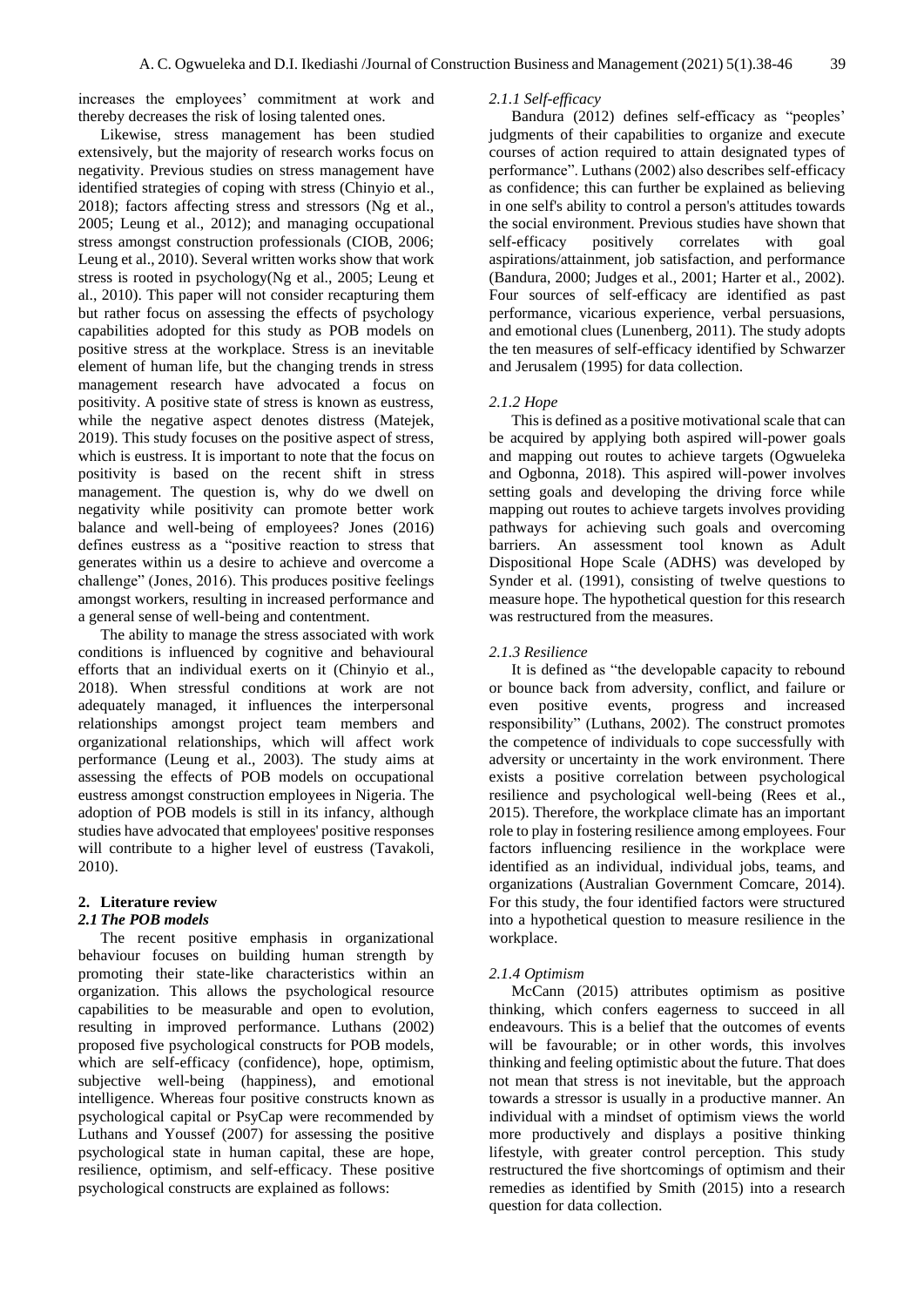#### *2.1.5 Subjective well-being*

This refers to how people experience and evaluate their lives and specific domains and activities (National Research Council, 2013). It is a subset of positive psychology that captures the judgment of overall life satisfaction, including cognitive judgment and affective reactions. Subjective well-being (SWB) allows for the evaluation of a person's typical emotional experience along with life satisfaction. This provides a balance between one's behaviour/notions and the surrounding. The satisfaction with life scale was developed by one of the world's foremost SWB researchers, Professor Ed Diener, in 1985. The scale consists of 48 items, and this was later reduced to 5 items using factor analysis (Diener et al., 1985). This scale is restructured into a research question for data collection.

# *2.1.6 Emotional intelligence*

Emotional intelligence (EI) is considered an important aspect of one's life because it deals with the ability to read other people's signals and react appropriately to them. Zeidner et al. (2009) define EI as the ability to perceive, understand, and regulate one's own emotions and also the emotions of others. Over the years, research has linked EI to positive life outcomes and improved mental and physical health (Martins et al., 2010). There exist several methods used to assess the different levels of EI, in which any of them may fall into either one of two types, namely: self-report tests or ability tests. This study focuses on construction personnel. Therefore the self-report test is considered suitable for data collection. This allows for respondents to rate their behaviours unlike-ability tests that a third party administers. For this study, the five categories of EI were adopted for self-report tests: selfawareness, self-regulation, motivation, empathy, and social skills and a research question was formulated to assess them.

#### *2.2 Stress management: Eustress versus Distress*

Work pressure can be considered either safe or threat, depending on an individual's coping abilities. An individual may have the coping abilities to perceive a medium level of work pressure, while the others may lack the coping abilities to manage expectations placed on them; this can lead to stress. Over the years, there exists the notion that stress is unhealthy and can lead to anxiety and depression (Li, Cao & Li, 2016). The negative perception of stress influences our physiological responses that lead to distress, while when positively perceived, it results in eustress. Some researchers argue that stress is not always bad for individuals (Pandey, 2005). Some level of stress is required to inspire and energize people in organizations.

Notwithstanding, the individual's subjective judgment influences his/her capability to cope with it. Quick et al. (2010, citing Lazarus & Folkman's, 1984) on the study of cognitive appraisals of stressors, emphasize that challenges are considered eustress while threats are referred to as distress. They may co-occur, even as a result of the same stressor. Simmons (2000) further illustrates stress using the holistic model of bathtub analogy. He argues that the two faucets (distress and eustress) are necessary to get the water level and temperature right.

The new trend of stress management has advocated how to manage stress positively. Some researchers have promoted a preventive approach that focuses on preventing individual and organizational distress and promoting health (Haynes & Love, 2004; Pandey & Gaur, 2005). Therefore, it is important to note that healthy employees will eventually form productive teams that will result in healthy organizations. An organization with positive mental health provides a good work environment for its employees to maintain work-life balance and healthy well-being (Pandey, 2005). In examining what constitutes healthy individuals, earlier researchers stipulate that it goes beyond the absence of disease and disorder (pathogenesis) to understanding the true potential of an individual in terms of health and well-being (salutogenesis) (Antonovsky, 1987). Pandey and Gaur (2005) state that positive mental health represents a state of well-being, where an individual can overcome the normal stresses of life and be productive and fruitful in one's endeavour and contribute to his/her community.

As earlier stated, stress is inevitable; therefore, there is a need to create a work environment where workers will be willing to cope with it and remain productive. It is important to note that the experience of stress is conditioned by an individual's perception of control of the stressor; this can determine the behavioural, physical, and psychological outcomes of such an individual. The advocacy for positive mental health is to enable an individual to have control over the stressor. Control can be defined as "a person's agency and capacity to make choices: (Moore, 2016). The ability to make choices is rooted in whether the individual has developed a mindset equipped to deal with challenges rather than fear them. The subjective well-being (self-evaluation) is prone to cognitive reflection, which includes reflective appraisals of one's life and domains of life, such as work. The positive state of one's domain will generate eustress; this is targeted towards preventing and resolving distress. Those who experience eustress regularly are bound to reap several positive health benefits. Indicators of eustress are identified as positive affect, meaningfulness, manageability, engagement, and positive emotions (Nelson & Simmons, 2003; Simmons & Nelson, 2007; Little, Simmons, & Nelson, 2007).

### **3. Conceptual Framework/ Hypothesis Development**

As previously mentioned, the integration of POB models to occupational eustress within the construction sector is still in its infancy (Nangia & Chaturvedi, 2015). Stress causes both physical and psychological harm. Therefore, managing stress at the workplace requires identifying the stressors at work, assessing and managing them. Stress at work does not always lead to distress, where associated challenges are effectively dealt with. The cognitive behaviour of an individual influence their ability to cope with any challenge, where an individual perceives the stressor as a challenge that can be conquered, then it becomes positive stress. This positive perception of stress motivates employees to be more productive. Stress is good, where the individual possesses the coping abilities to manage expectations and demands placed on him/her at the workplace (Haynes & Love,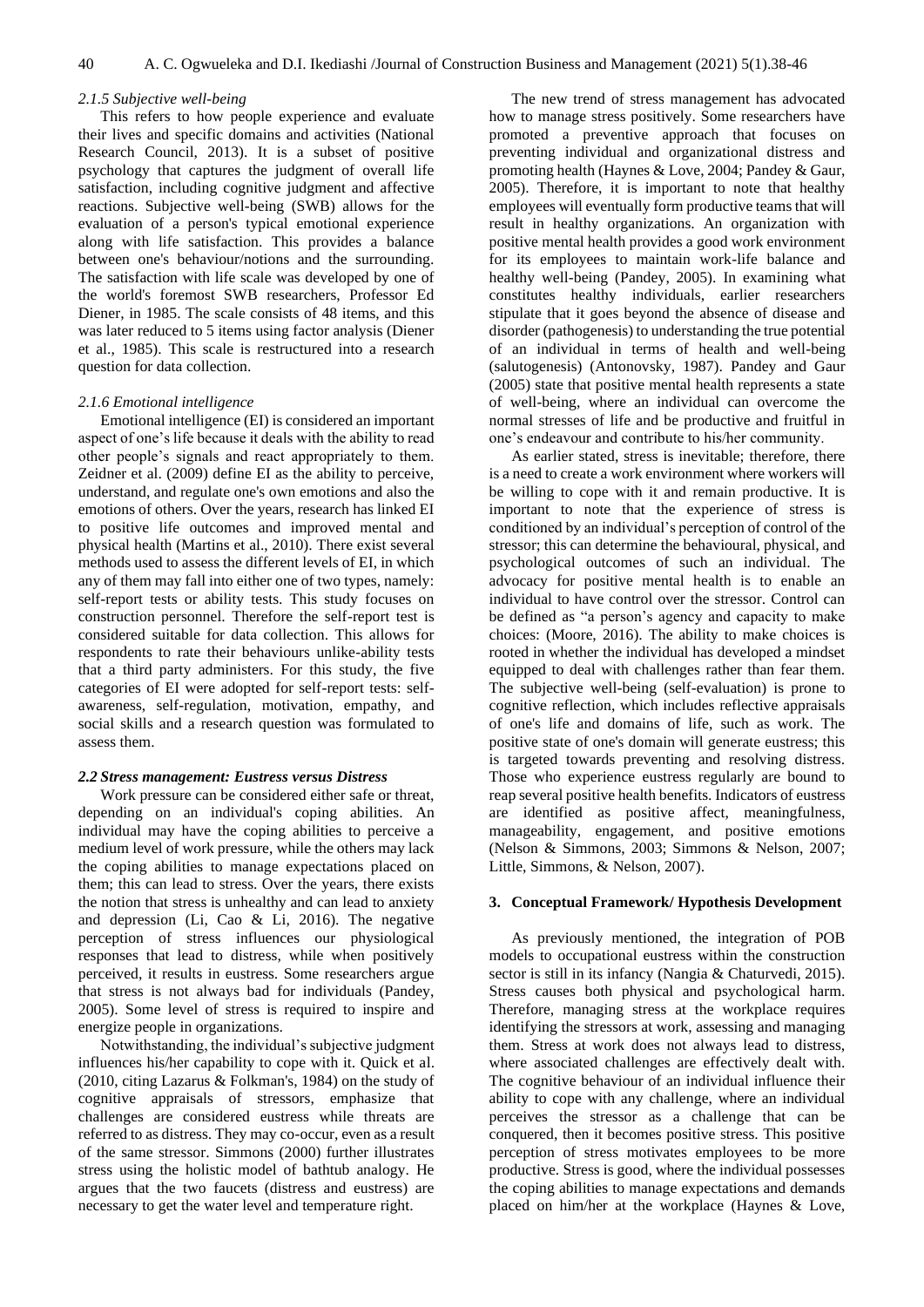2004). Eustress is a key factor in motivating employees to actualize improved performance and enhance job satisfaction (Nangia& Chaturvedi, 2015). Previous studies have examined the relationship between job stress and job performance (Haynes & Love, 2004; Nangia & Chaturvedi, 2015). Their findings revealed that workplace stress significantly influences employee performance; this may incur psychological, physiological, and financial costs for both employees and the organization. Likewise, POB characteristics are aimed at protecting individuals at the workplace by helping employees to be able to defend their existence overcome challenges. At the conceptual level, this study proposes a linear relationship between POB models and eustress. From the literature review, six psychological constructs for POB models were identified, and five indicators for eustress were also mentioned. The conceptual framework is illustrated in Figure 1, while the research hypothesis is shown below.

Hypothesis one: Positive organizational models have a significant influence on eustress.



Figure 1: Conceptual framework

# **4.0 Research Methods**

# *4.1 Sample characteristics*

There are two types of sampling methods in a research survey: probability sampling and non-probability sampling. Probability sampling allows for multi-source information of the entire population due to its random selection procedure (Hamed, 2016). The study adopts a probability sampling method based on randomness and probability theory and a non-probability sampling technique for sample selection. The first is used to identify the sample frame, and the latter is adopted for selecting the respondents of sample size from the sample frame.

The study covers the sample frame of three major states in Nigeria, including Port Harcourt, Lagos, and Abuja. The target population comprises construction personnel who have executed commercial or public infrastructure projects or both. They include Quantity Surveyors, Builders, Engineers, Architects, Project Managers, and Foremen employed by registered construction companies (grade A to C) with the Federal Ministry of Works and Housing in the three selected states. The sample size of 375 was adopted for this study using Monte Carlo Simulation.

#### *4.2 Data collection procedure*

The study adopts field survey methodology to uncover the effects of POB models on occupational eustress amongst construction employees. Surveys through questionnaires were effective because of the relative ease of obtaining standard data appropriate for achieving the research aim (Ogwueleka, 2011). A drafted copy of the questionnaire was initially developed, and a pilot study was conducted using a selected group of experts and senior practitioners within the construction industry. Saunder et al. (2009) suggest that the use of content validity ensures that the questions are clear, relevant, and free of ambiguity. The questionnaire was revised based on the suggestions made during the pilot study. The face-toface contact method of questionnaire distribution was adopted to increase the response rate and improve reliability. A total number of six field assistants who were university students in the related disciplines during the survey period were mobilized for the field survey, and also one-day workshop training was organized for them.

An introductory letter was first sent to the organizations to indicate their willingness to participate, followed by questionnaire administration to the selected respondents. A total number of 375 questionnaires were administered, the selected respondents were given three weeks to respond. An additional one week was given to those who could not respond within the period. After the survey period (September - October 2019), 326 valid responses were returned and computed for data analysis representing a response rate of 87 per cent.

#### *4.3 Measures/variables*

The study measures two key variables, which are POB constructs and construction eustress. In order to achieve this, the questionnaire was divided into three parts. Part 1 presents the background information about the respondents, while part 2 assesses the effects of POB constructs amongst respondents. These POB constructs are self-efficacy, hope, resilience, optimism, subjective well-being, and emotional intelligence. A five-point Likert scale was adopted in measuring each construct with different parameters.

|--|

| <b>Variables/Codes</b> | <b>POB</b> measures                   |
|------------------------|---------------------------------------|
| Self-efficacy          | I am confident that I could deal      |
|                        | effectively with unexpected events.   |
| Hope                   | I can attain any goals that I set for |
|                        | myself at my workplace.               |
| Resilience             | My work environment can influence     |
|                        | my ability to bounce back.            |
| Optimism               | There is a way out in any challenge   |
|                        | <i>(problem-solving initiative)</i>   |
| Subjective well-       | In most ways, my life is close to my  |
| being                  | ideas.                                |
| Emotional              | I usually anticipate, recognize, and  |
| intelligence           | meet clients' needs.                  |

For self-efficacy, hope, and emotional intelligence, a scale of 1=definitely false to 5=definitely true was considered, resilience and optimism were measured with a scale of 1=not influential to 5=highly influential, while subjective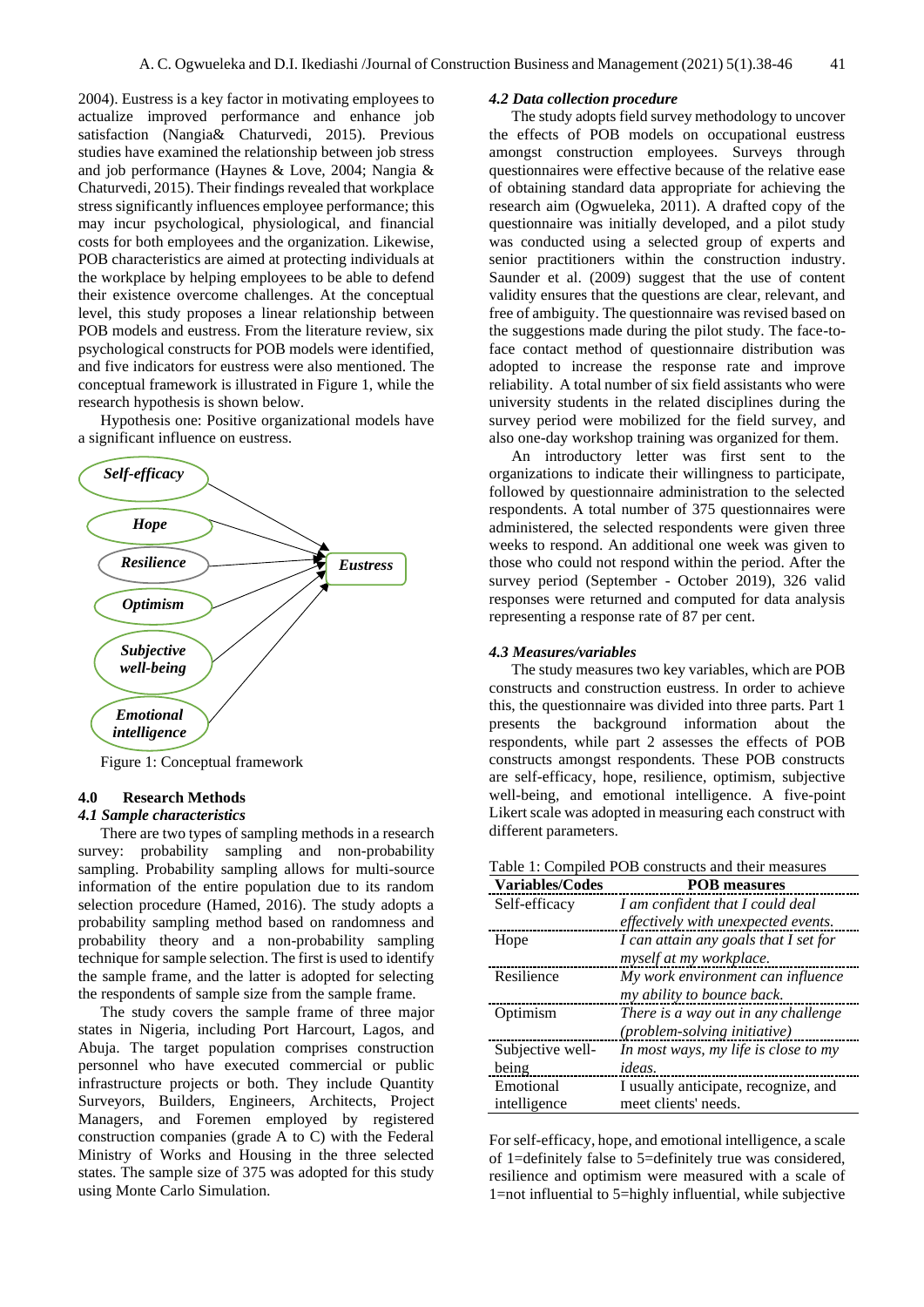well-being was measured with a scale of 1=strongly disagree to 5=strongly agree. Part 3 examines the influence of indicators of occupational eustress on construction employees. The indicators are positive effect, meaningfulness, manageability, engagement, and positive emotions. The respondents were asked to indicate their levels of agreement using a five-point Likert scale of 1=never to 5=always. Both variables and their measures are presented in Tables 1 and 2.

Table 2: Indicators of occupational eustress and their measures

| <b>Variables/Codes</b> | <b>Eustress measures</b>          |
|------------------------|-----------------------------------|
| Positive effect $(Z1)$ | My efforts have had a positive    |
|                        | impact on my organizational       |
|                        | <i>performance.</i>               |
| Meaningfulness (Z2)    | Do I find my work interesting?    |
| Manageability (Z3)     | I am always confident of my       |
|                        | abilities and skills for my work. |
| Engagement (Z4)        | Does my work support the          |
|                        | services of my employer?          |
| Positive emotions (Z5) | I am always on the right track at |
|                        | my workplace.                     |

# *4.4 Structural equation modelling (SEM)*

SEM is a powerful statistical tool that combines both confirmatory factor analysis (CFA) and structural models for a simultaneous statistical test. It permits the measurement of several variables and inter-relationships simultaneously (Hoe, 2008). SEM is adopted in this study to test the proposed hypothesis. There are several indices of goodness-of-fit of the model. Researchers in SEM recommend that it is ideal to observe more than one of the indicators in evaluating models (Bentler & Wu, 2002; Hoe, 2008). The commonly applied fit indices and their thresholds are X2 /df (ratio of 3 or less), RMSEA  $\ll 0.08$ indicates acceptable fit), and CFI/NNFI  $(> 0.09)$  indicates good fit) (Hoe, 2008; Chen et al., 2008). The covariancebased SEM calculation is executed using AMOS 21.0, a professional software program designed for SEM analysis.

#### **5. Data analysis/Interpretation**

Initially, descriptive statistics were used to calculate the proportion of categorical variables, as shown in Table 3. The collected data from part two were screened using SPSS Missing Value Analysis Expectation Maximisation and Amos Mahalanobis distance (D) statistics to test for missing data. Kline (2010) suggested that missing data should be treated to prevent negative influence on correlation and regression weights. The result reveals two

missing data, and they were substituted by mean for each measured variable. Nunnally and Bernstein (2007) emphasize that it is important to determine Cronbach's alpha coefficient when adopting the Likert scale on a questionnaire. Cronbach Alpha analysis was used to test if all the measured variables contribute to their corresponding latent variables. To confirm whether all the items on the questionnaire contribute to good internal consistency, the items were cross-examined to check if any value is above the overall coefficient means. The overall Cronbach alpha coefficient for the variables is 0.92, while none of the two groupings has a Cronbach alpha value of less than 0.8.

|  |  |  | Table 3: Demographic characteristics of respondents |  |  |
|--|--|--|-----------------------------------------------------|--|--|
|--|--|--|-----------------------------------------------------|--|--|

| <b>Characteristics</b>          | Sample   | $%$ of      |  |
|---------------------------------|----------|-------------|--|
|                                 | size (n) | respondents |  |
| <b>Professional roles</b>       |          |             |  |
| <b>Quantity Surveyors</b>       | 78       | 24          |  |
| <b>Builders</b>                 | 48       | 15          |  |
| Engineers                       | 74       | 23          |  |
| Architects                      | 36       | 11          |  |
| Project Manager                 | 39       | 12          |  |
| Foreman                         | 51       | 15          |  |
| <b>Years of work experience</b> |          |             |  |
| $0 - 5$                         | 103      | 31          |  |
| $6 - 15$                        | 126      | 39          |  |
| 16-25                           | 72       | 22          |  |
| Above 25                        | 25       | 8           |  |
| <b>Educational background</b>   |          |             |  |
| Technical college certificates  | 48       | 15          |  |
| First Degree certificates       | 228      | 70          |  |
| Second Degree certificates      | 50       | 15          |  |
| Total                           | 326      | 100         |  |

Part two is analyzed using SPSS 19.0 (IBM Corp, Armonk, NY) and AMOS 21.0 software. The SEM relationship mode path diagram was constructed, and the hypothetical model was analyzed to determine whether the model is a good fit. The first step involves using confirmatory factor analysis to confirm the validity of the scale, and the second step includes adopting Maximum Likelihood to estimate the causal relationship of the research model. The initial result indicates a lack of fit between the proposed model and data. The model was modified twice using modification indices provided by AMOS software. The initial and final model fit indices are shown in Table 4; the chi-square value is 101.151 [P<0.000], while values of the other eight metrics were considered good after modification.

Table 4: Result of the Goodness of fit measures

| Goodness of fit measures         | Criteria for assessment | Hypothetical model | Revised model |
|----------------------------------|-------------------------|--------------------|---------------|
| $X^2$ degree of freedom          | $<$ 5                   | 3.101              | 2.975         |
| <b>RMSEA</b>                     | < 0.08                  | 0.870              | 0078          |
| Comparative Fit Index (CFI)      | > 0.90                  | 0.781              | 0.910         |
| <b>RFI</b>                       | $\geq 0.90$             | 0.696              | 0.890         |
| Parsimonious Normed of Fit Index | $\geq 0.50$             | 0.743              | 0.641         |
| <b>PCFI</b>                      | $\geq 0.50$             | 0.645              | 0.749         |
| Normed Fit Index (NFI)           | $\geq 0.90$             | 0.931              | 0.922         |
| IFI                              | $\geq 0.90$             | 0.897              | 0.934         |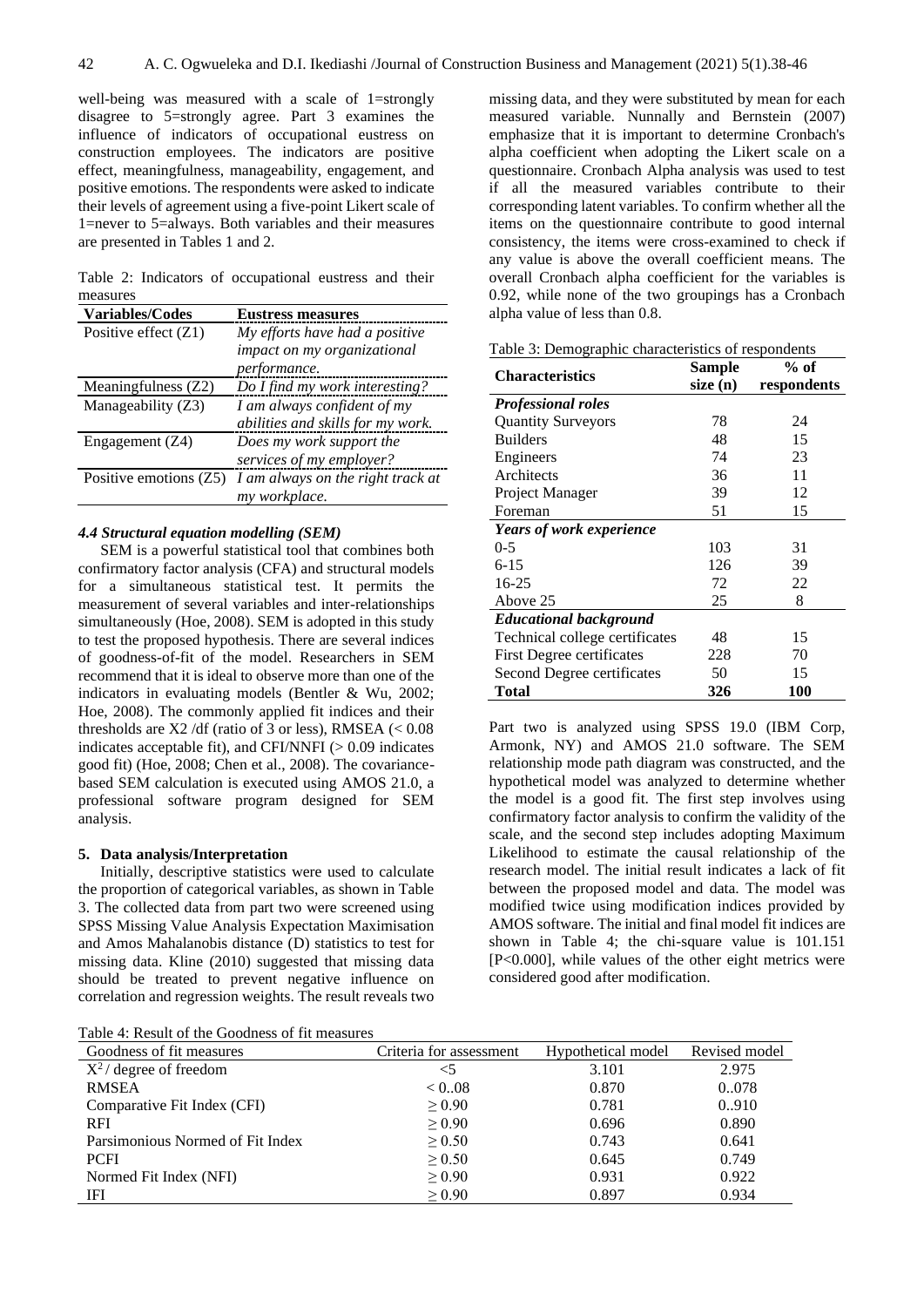Figure. 2 shows the final model and its correlation coefficient, and Table 5 presents the parameter estimation of the final Structural Equation Model. The one-tailed significance ( $p < 0.05$ ) is used to determine the impacts of latent factors on one another. From the results, all the

positive organizational behaviour models positively influence eustress except resilience, while eustress can be significantly predicted by positive affect, meaningfulness, manageability, engagement, and positive emotions.

| Table 5: The parameter estimation of the final Structural Equation Model |  |  |  |  |  |
|--------------------------------------------------------------------------|--|--|--|--|--|
|--------------------------------------------------------------------------|--|--|--|--|--|

| Route of path              | <b>Standardized</b><br>coefficients | <b>Unstandardized</b><br>coefficients | <b>Standard</b><br>error | <b>P-value</b> | Interpretation |
|----------------------------|-------------------------------------|---------------------------------------|--------------------------|----------------|----------------|
| $SE \rightarrow Eustress$  | 0.35                                | 0.18                                  | 0.037                    | < 0.001        | Supported      |
| $H \rightarrow$ Eustress   | $-0.20$                             | $-0.11$                               | 0.046                    | 0.016          | Supported      |
| $R \rightarrow$ Eustress   | 0.11                                | 0.05                                  | 0.028                    | 0.089          | Rejected       |
| $P \rightarrow$ Eustress   | $-0.17$                             | $-0.08$                               | 0.030                    | 0.011          | Supported      |
| $SWB \rightarrow Eustress$ | 0.15                                | 0.08                                  | 0.034                    | 0.022          | Supported      |
| $EI \rightarrow Eustress$  | 0.24                                | 0.11                                  | 0.033                    | < 0.001        | Supported      |
| Eustress $\rightarrow Z1$  | 0.53                                | 1.00                                  | $\overline{\phantom{0}}$ | < 0.001        | Supported      |
| Eustress $\rightarrow$ Z2  | $-0.25$                             | $-0.40$                               | 0.128                    | 0.002          | Supported      |
| Eustress $\rightarrow$ Z3  | 0.42                                | 0.79                                  | 0.184                    | < 0.001        | Supported      |
| Eustress $\rightarrow Z4$  | 0.54                                | 0.99                                  | 0.195                    | < 0.001        | Supported      |
| Eustress $\rightarrow$ Z5  | 052                                 | 0.95                                  | 0.205                    | < 0.001        | Supported      |



Figure 2: The final model and its correlation coefficient

### **6. Discussion**

The structural component of the model suggests that the identified five constructs of POB models are important parameters to measure eustress among construction employees. These parameters are self-efficacy, hope, optimism, subjective well-being, and emotional intelligence. As earlier stated, eustress is viewed as when someone displays a positive reaction over an incident, with a willingness to overcome such a challenge. The measure of "I am confident that I could deal effectively with unexpected events" is used to test the influence of self-efficacy on eustress. The result shows that there is a significant level of influence on eustress. This is in line

with the study conducted by O'Sullivan (2011), which emphasizes that when eustress and self-efficacy are examined together, they predict life satisfaction better. The findings reveal that employees are better satisfied at work when these parameters exist. The findings imply that one's judgment over their capability will influence their action. If an individual perceives a certain stimulus as controllable, the person will intensify their emotional action, which will generate a willingness to overcome. The measure of hope is "I can attain any goals that I set for myself at my workplace", this displays the belief that one has both the will and ways to accomplish a given goal has a significant, negative influence on eustress. A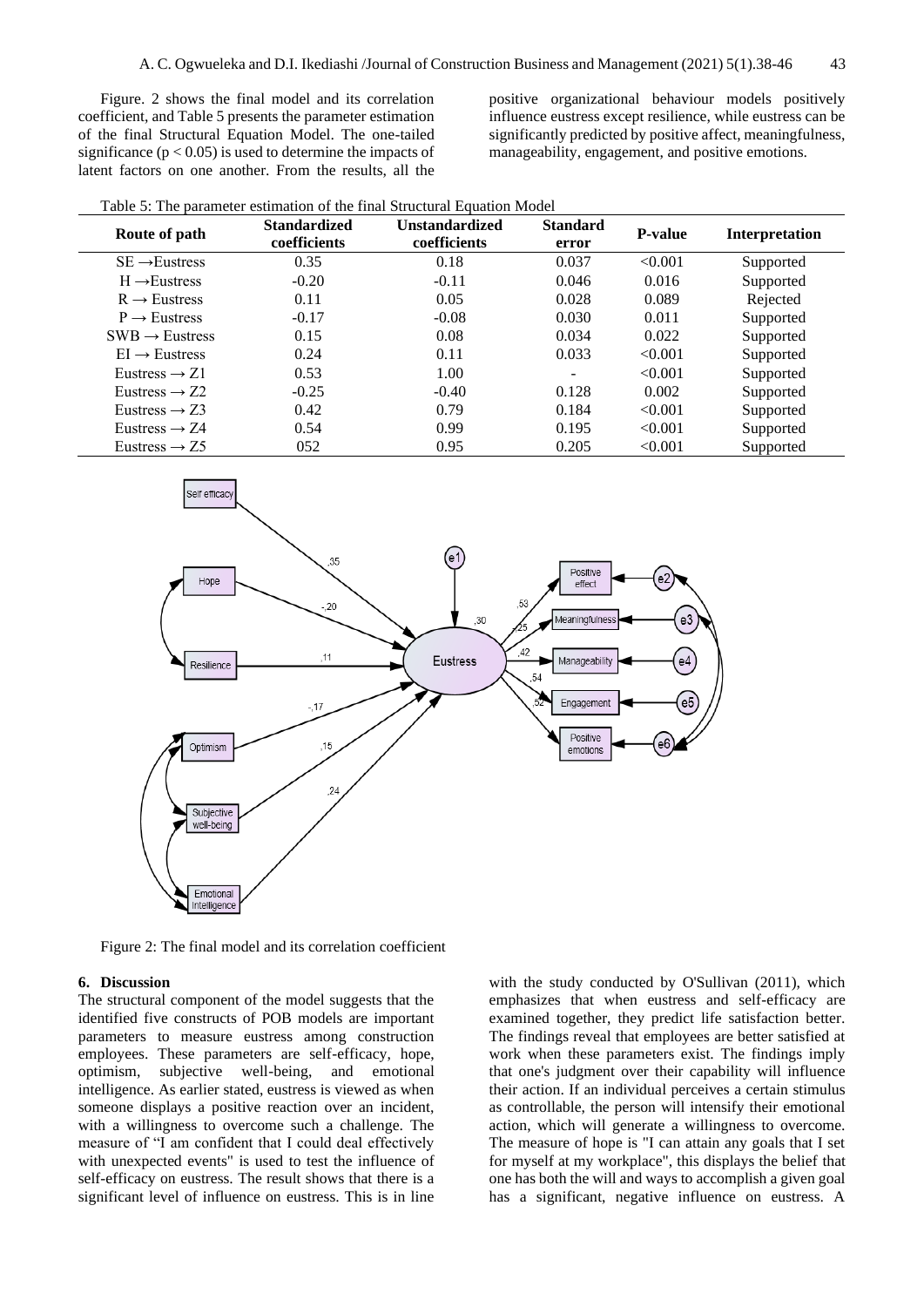negative correlation shows this; this suggests that highly hopeful people perceive stress at a lower rate in line with the study conducted by Sucan (2019) on the relationship between hope and perceived stress in teacher candidates; it reveals that programs related to the high level of hope to be implemented in schools may have positive effects on individuals' low stress in the examination.

The parameter "There is a way out in any challenge (problem-solving initiative)" is used to measure optimism in POB models. Optimism involves having a mindset to expect good things in future; this has a significant, negative influence on eustress. Coversano et al. [2010] describe optimism as an inclination of hope. This may have influenced the findings that a positive mindset may lower workers' perceptions of stress. Nes (2016) emphasizes that optimism is positively associated with coping strategies seeking to solve or manage stress and negatively associated with avoidance coping strategies. This implies that the respondents are more responsive toward avoidance coping strategies. The measure of subjective well-being to eustress reveals a significant, positive correlation; this implies that evaluation of one's experience can positively influence one's perception of control to the stressor. Likewise, emotional intelligence has significant, positive influence on eustress. This is in line with the study conducted by Almazrouei (2017), which reveals that emotional intelligence has positive association with employees' eustress. The hypothesis of resilience having a significant influence on eustress is rejected; this may result from resilience focusing on reinstating someone's self after an event, while eustress involves the ability to control such a situation from occurring. Likewise, the significant indicators of eustress are identified as a positive effect, meaningfulness, manageability, engagement, and positive emotions. The findings are supported by previous studies conducted by

# **References**

Almazrouei, S.A.S. (2017). The Effect of Emotional Intelligence Dimensions on Enhancing Employees' Eustress at work, Information Management and Business Review, 9(4), 18-27.

Antonovsky, A. (1987). Unraveling the Mystery of Health: How People Manage Stress and stay well, Jossey-Bass publisher, San Francisco.

Australian Government Comcare. 2014. "Four Factors that Influence Resilience in the Workplace." Accessed August 9, 2016. http://www.comcare.gov.au.Bandura 2012,

Bandura, A. (2000). Cultivate self-efficacy for personal and organizational effectiveness, In: E.A. Locke (Ed), The Blackwell handbook of principles of organizational behaviour, Oxford, UK: Blackwell, 120-136.

Bandura, A. (2012). "On the Functional Properties of Perceived Self-Efficacy Revisited." Journal of Management, 38, 9–44.

Bentler, P. M. and Wu, E. J. C. (2002). EQS 6 for Windows User's Guide, Encino, CA: Multivariate Software.

Chartered Institute of Building (CIOB). (2006). Occupational stress in the construction industry. CIOB Published National Stress Survey Results. Bracknell, UK: Simmons and Nelson (2007), Nelson and Simmons (2003), and Little, Simmons, and Nelson (2007).

#### **7. Conclusions**

The study assesses the effects of POB models on occupational eustress amongst construction employees in Nigeria. Although the adoption of POB models is still in its infancy, some researchers have made meaningful contributions to the study of POB models. The study focuses on unveiling the constructs of POB models that can effectively influence a healthy lifestyle of managing stress (eustress). This will enable practitioners to focus on areas that can propel positive mental health of employees in order to improve their performances and increase productivity. From the literature scan, six POB constructs and five parameters of eustress were reviewed.

The research findings revealed that self-efficacy, hope, optimism, subjective well-being, and emotional intelligence significantly influence eustress, although hope and optimism have negative correlations. This implies that those identified constructs can have a direct effect on eustress. Therefore, organizations should establish company policies that effectively drive the three positive constructs, such as self-efficacy, subjective wellbeing, and emotional intelligence, to promote employees' positive mental health and well-being. The findings revealed five parameters of eustress that influence eustress as positive effect, meaningfulness, manageability, engagement, and positive emotions. Although the study of POB models is still in its infancy, the findings expand POB theories. The results will guide project practitioners on areas to focus on to propel positive mental health amongst construction workers.

CIOB. Available at: http://www.ciob.org.uk/resources/ publications [Accessed on June 21 2012].

Chen, F.; Curran, P.J.; Bollen, K.A.; Kirby, J.; Paxton, P. (2008). An empirical evaluation of the use of fixed cutoff points in RMSEA test statistics in structural equation models. Sociological Methods Research, 36, 462–494.

Chinyio, E., Riva, S. and Hampton, P. (2018). Strategies to cope with stress among construction professionals: an integrated perspective, RICS COBRA 2018, 23-24 April 2018, RICS HQ, London, UK.

Conversano, C., Rotondo, A., Lensi, E., Della Vista, O., Arpone, F., and Reda, M. A. (2010). Optimism and its impact on mental and physical well-being. Clinical practice and epidemiology in mental health CP & EMH, 6, 25–29.

Dailey, R. (2016). Organizational behaviour, Edinburgh Business School, Heriot-Watt University,etsglobal/EBS/media/EBS/PDFs/organisation al-behaviour-course-taster.pdf.

Diener, E. (2000). Subjective well-being: the science of happiness and a proposal for a national index, American Psychologist, 55, 34-43.

Diener, E. D., Emmons, R. A., Larsen, R. J., and Griffin, S. (1985). The satisfaction with life scale. Journal of Personality Assessment, 49, 71–75.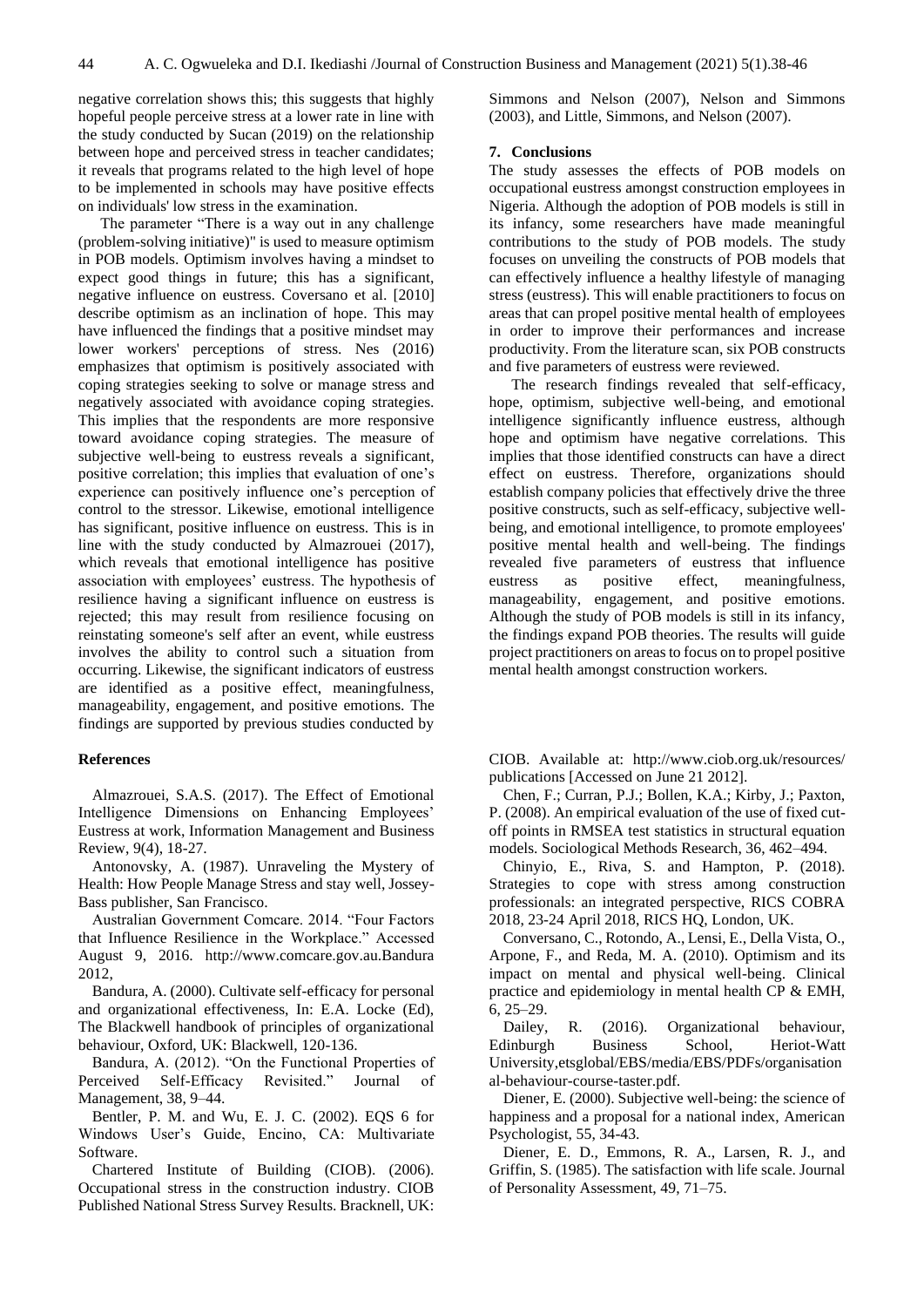Hamed, T. 2016 Sampling Methods in Research Methodology; How to Choose a Sampling Technique for Research. International Journal of Academic Research in Management (IJARM), 5. ffhal-02546796

Harter, J. K., Schmidt, F.L. and Hayes, T.L. 2002. "Business unit-level Relationship between Employee Satisfaction, Employee Engagement and Business Outcomes: A Meta-Analysis." Journal of Applied Psychology 87 (2), 268–279.

Haynes, N. and Love, P. (2004). Psychological adjustment and coping among construction project managers, Construction Management and Economics, 22(2), 129-140.

Hoe, S.L. (2008). Issues and procedures in adopting structural equation modeling technique, Journal of Quantitative Methods, 3(1), 76-83.

Jones, L. (2016). What Is Eustress? - Definition & Examples, Retrieved from https://study.com/academy/lesson/what-is-eustress-

definition-examples-quiz.html.

Judges, T.A., Thoresen, C.J., Bono, J.E. and Patton, G.K. (2001). The job satisfaction-job performance relationship: a qualitative and quantitative review, Psychology Bulletin, 127:376-407, assessed August 10, 2016.

Leung, M.Y., Chan, Y.S. and Yu, S.W. (2012). Managing the stress of Hong Kong expatriate construction professionals in Mainland China: A focus group study exploring individual coping strategies and organizational supporting Hong Kong. Journal of Construction Engineering and Management, 1061(10): 1943–7862.

Leung, M.Y., Chan, Y.S. and Yuen, K.W. (2010). Impacts of stressors and stress on the injury incidents of construction workers in Hong Kong. Journal of Construction Engineering and Management, 136(10): 1093–1103.

Leung, M.Y., Olomolaiye, P., Chong, A. and Lam, C.C.Y. (2003). Impact of stress on estimation performance, Construction Management and Economics, UK: E&FN Spon.

Li, C.-T., Cao, J. and Li, T.M.H. (2016) Eustress or Distress: An Empirical Study of Perceived Stress in Everyday College Life. Proceedings of the 2016 ACM International Joint Conference on Pervasive and Ubiquitous Computing Adjunct, Heidelberg, Germany, 12-16 September 2016, 1209-1217.

Little, L.M., Simmons, B.L., & Nelson, D.L. (2007). Health among leaders: Positive and negative affect, engagement and burnout, forgiveness and revenge. Journal of Management Studies, 44, 243–60.

Lunenberg, F. C. 2011. "Self-efficacy in the Workplace: Implication for Motivation and Performance." International Journal of Management, Business and Administration 14 (1): 1–6.

Luthans, F. (2002). The need for and meaning of positive organizational behavior, Journal of Organizational Behavior, 23: 95-706.

Luthans, F., and C. M. Youssef. 2007. "Emerging Positive Organisational Behaviour." Journal of Management 33: 321–349.

Martins, A., Ramalho, N., & Morin, E. (2010). A comprehensive meta-analysis of the relationship between emotional intelligence and health, Personality and Individual Differences, 49, 554 –564

Matejek, E. T. (2019). The explanatory role of Eustress and Distress in the relationship between Extraversion and Depression A Cross-sectional Study, Bachelor Thesis, University of Twente, Enschede.

McCann, D. 2015. "Optimism: It's role in the workplace." This Worldwide. Accessed August 9, 2016. http://www.tmsworldwide.com.

McHugh, M. 2001. "Employee Absence: An Impediment to Organisational Health in Local Government." The International Journal of Public Sector Management 14: 43–58.

Moore JW (2016) What Is the Sense of Agency and Why Does it Matter? Frontier in Psychology, 7:1272, DOI: 10.3389/fpsyg.2016.01272.

Nangia, N. and Chaturvedi, V. (2015). Understanding the role of positive stress as a mediating tool for employee performance: A conceptual insinuation, International Journal of Management and Business Studies, 5(1), 39- 41.

National Research Council, (2013). Subjective Well-Being: Measuring Happiness, Suffering, and Other Dimensions of Experience. Washington, DC: The National Academies Press. https://doi.org/10.17226/18548.

Nelson, D.L., & Simmons, B.L. (2003). Health psychology and work stress: a more positive approach. In J.C. Quick and L.E. Tetrick (Eds), Handbook of Occupational Health Psychology (pp. 97–119). Washington, DC: American Psychological Association.

Nes, L.S. (2016). Chapter 51: Optimism, Pessimism and Stress, In Stress: Concepts, Cognition, Emotion and Behavior, Handbook of Stress Series, 1:405-411.

Ng, T. W. H., Eby, L. T., Sorensen, K. L., and Feldman, D. C. 2005. Predictors of objective and subjective career success: A meta-analysis. Personnel Psychology, 58: 367- 408.

Nunnally, J.C. and Bernstein, I.H. (2007). Psychometric Theory, McGraw-Hill, New York.

O'Sullivan, G. (2011). The Relationship between Hope, Eustress, Self-Efficacy, and Life Satisfaction among Undergraduates, Social Indicators Research, 101:155– 172.

Ogwueleka A.C. (2011) The critical success factors influencing project performance in Nigeria, International Journal of Management Science and Engineering Management, 6(5), 343-349, DOI: 10.1080/17509653.2011.10671182

Ogwueleka, A.C. and Ogbonna, S.N. (2018) Effect of positive organizational behaviour (POB) characteristics on construction employees' turnover in Uyo City of Akwa Ibom State, Nigeria, African Journal of Science, Technology, Innovation and Development, 10(2), 159- 168.

Pandey, S. (2005). Time to manage stress positively, Human Resources, January edition, 2005, 84-89.

Pandey, S. C. and Gaur, S. P. (2005). "A Positive Mental Health Model for Stress Management Interventions in Organizations: Insights from Positive Psychology", presented at 92nd Indian Science Congress, organized by Indian Science Congress Association,